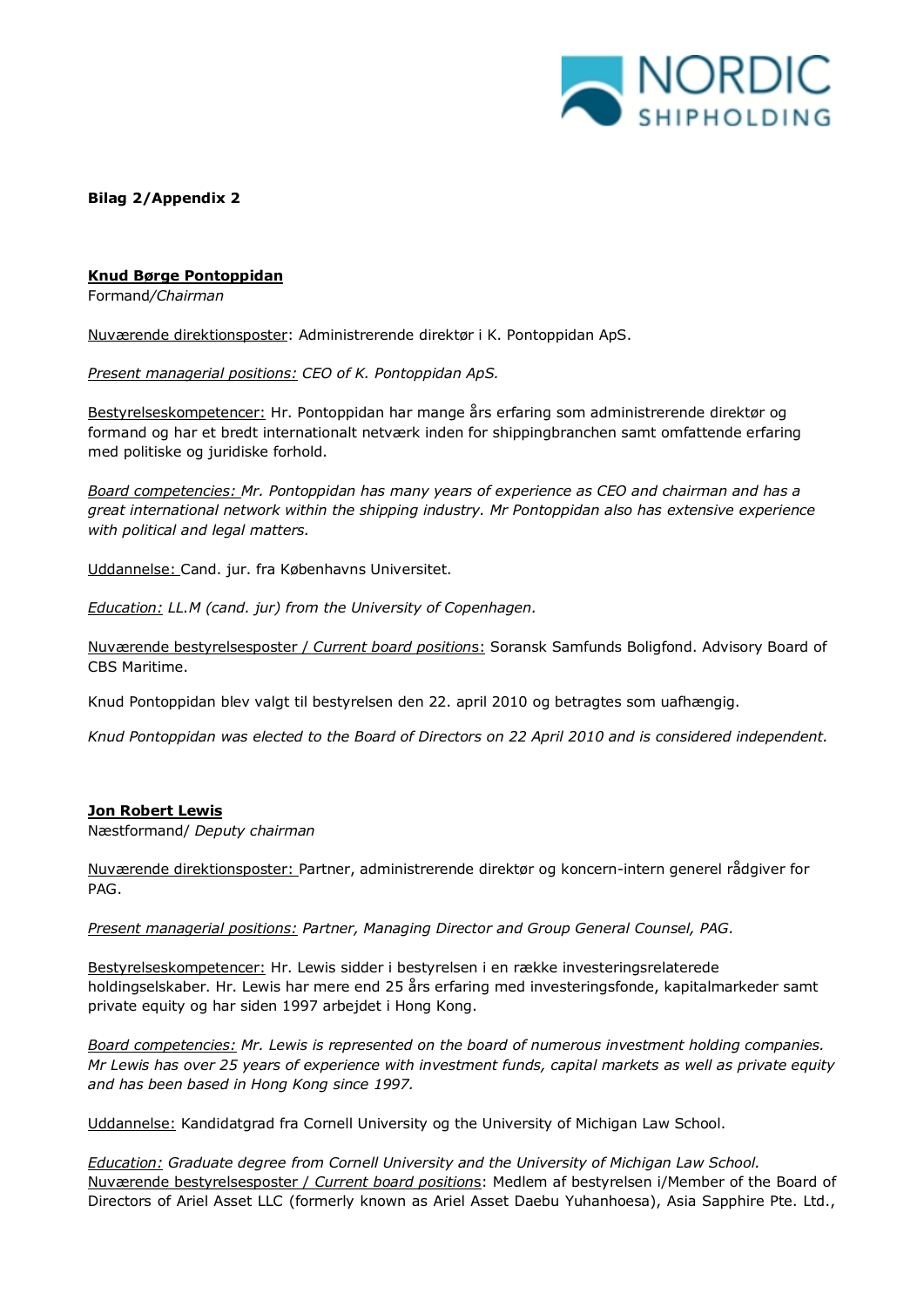

Asia Ruby Pte. Ltd., Asia Ruby One Pte. Ltd., Asia Pragati Capfin Private Limited, China Equity Investments Designated Activity Company (formerly known as: China Equity Investments Limited), DBZ (Cyprus) Limited, Indigo Star Investments Limited, Nordic Maritime S.à r.l., Pacific Alliance Group Asset Management Limited, Pacific Alliance Group Limited, Pacific Alliance Special Situations Management Limited, Pacific Alliance-FF Management Limited, Pacific Alliance-W Management Limited, PACL Secretaries Limited, PAFF Secretaries Limited, PAG Asia Capital GP I Limited, PAG Asia Capital GP II Limited, PAG Asia Loan Management Limited, PAG Asia Loan Management II Limited (formerly known as PAG Asia Loan Management II (USD) Limited), PAG China Equity Investment Management Limited, PAG China Investment Limited, PAG China Limited (formerly known as PAG Hedge Limited), PAG Consulting Australia Pty Ltd, PAG Holdings Limited (formerly known as Pacific Alliance Group Holdings Limited), PAG IPR Holdings Limited, PAG Japan Limited (formerly known as Pacific Alliance Japan Limited), PAG Real Estate (HK) Limited (formerly known as Pacific Alliance Real Estate Limited), PAG Real Estate Limited, PAG Real Estate GP Limited (formerly known as PAG Real Estate Value GP Limited), PAG Real Estate Value LLC, PAG Secretaries Limited, PAG Special Situations LLC, PAG Special Situations Management II Limited (formerly known as PAG Management II Limited), PAIM GP I Limited, PAIM GP II Limited, PAIM Secretaries Limited, PAL GP I Limited, PAL GP II Limited, PA-LF Secretaries Limited, PA-LF2 Secretaries Limited, PARE Secretaries Limited, PASS Secretaries Limited, PASS2 Secretaries Limited, PA-W Secretaries Limited, PAX Secretaries Limited, PREP Secretaries Limited, PAG Enhanced Credit LLC (formerly known as PAG Credit Guarantee Limited), PAG Enhanced Credit Management Limited (formerly known as PAG Credit Guarantee Management Limited), PAG Enhanced Credit Investment Management Limited, PAG-C Management Limited, PAIM II GP II Limited, PAL II GP II Limited, PREP GP II Limited, PAG Real Estate Holding Limited, PAGAC II GP II Limited, PECF GP I Limited, PAG Asia Alpha Advisors Limited, PAG Enhanced Credit Advisors Limited, PAG Special Situations Advisors Limited, PAG Asia Loan Advisors Limited, PAG China Special Situations Advisors Limited, PAG Real Estate Korea Limited, PAG Growth Capital Limited (formerly known as PAG Growth Advisors Limited), PAG Asia Loan LLC, Pacific Alliance Investment Management Limited, PAG-P Management Limited (formerly known as PAG-PK Management Limited), PAG AR Opportunistic Strategies Limited, PAG Asia Alpha LLC, PAG Alpha Investment Management Limited, Asia Alpha Secretaries Limited, PREP GP I Limited, PAGAC2 Secretaries Limited, PA-ECF Secretaries Limited, PAGAC GP I Limited, PAGAC GP II Limited, PAGAC II GP I Limited, PAG CA Partners GP Limited, PAG China Special Situations LLC, PAG China Special Situations GP Limited, PAG-C AR Co-Investment GP Limited, PAG-G AR Co-Investment GP Limited, PAG Growth Capital GP I Limited, PAG BRS LLC (formerly known as PAG Reg Cap Limited), PAG BRS Advisors Limited (formerly known as PAG Reg Cap Advisors Limited), PAG BRS GP Limited (formerly known as PAG Reg Cap Management Limited), Ellida Investment Solutions Advisors Limited (fka: PAG Investment Solutions Advisors Limited), PAG Asia Loan GP III Limited, PA-LF3 Secretaries Limited, PAG Opportunistic Strategies Advisors Limited, PAG Real Estate GP II Limited, PAL III GP Limited, Maritime Asia Diamond Pte. Ltd., MFE Formwork Technology Sdn. Bhd., PAG Real Estate Partners (Luxembourg) II GP S.àr.l., PAG Enhanced Credit GP II Limited, PAG Enhanced Credit II Feeder GP Limited, PAG Asia Opportunity S Class GP Limited, PAG Special Situations GP III Limited, PAG Special Situations III Feeder GP Limited, PAG Asia Capital GP III Limited, PAG Asia Opportunity S Class Feeder I GP Limited, PAG Asia Opportunity S Class Feeder II GP Limited, PREP II Cayman GP Limited, PAGAC III GP Limited, PECF GP II Limited, PAGGC I Acme Holding GP Limited, Autumn Investment GP Limited, PAGAC Galileo Investment Holding GP Limited, PAGAC Galileo Holding GP I Limited, PAGGC 1 Autobots Holding GP Limited, PAG PI Feeder GP Limited, PAIM III GP Limited, PAG-MAG AR Investment GP Limited (formerly known as PAG - GRE AR Investment GP Limited), PAG Loan GP IV Limited, PAG Loan IV Feeder GP Limited, PAG BRS GP II Limited, PAG BRS II Feeder GP Limited, Polymer Holdings Limited, PAG BRS II Feeder Ltd., PAG Asia Opportunity CB Feeder GP Limited, PAG-B Pooled GP Limited, PAG S Class Public Pooled GP Limited, PAG Asia Opportunity B GP Limited, PAG-B Feeder GP Limited, Ellida Global Macro GP Limited (formerly known as PAGQS Global Macro GP Limited), Ellida Global Macro Feeder GP Limited (formerly known as PAGQS Global Macro Feeder GP Limited), PBRS GP II Limited, PAG Special Situations 3.2 Feeder GP Limited, PAG Special Situations GP 3.2 Limited, Ellida Global Macro Feeder II GP Limited (formerly known as PAGQS Global Macro Feeder II GP Limited), PAG Enhanced Credit GP III Limited, PAG Enhanced Credit III Feeder GP Limited, PAIM 3.2 GP Limited, PAG Loan V Feeder GP Limited, PAG Loan GP V Limited, PAG Real Estate GP III Limited and PAGGC GP II Limited.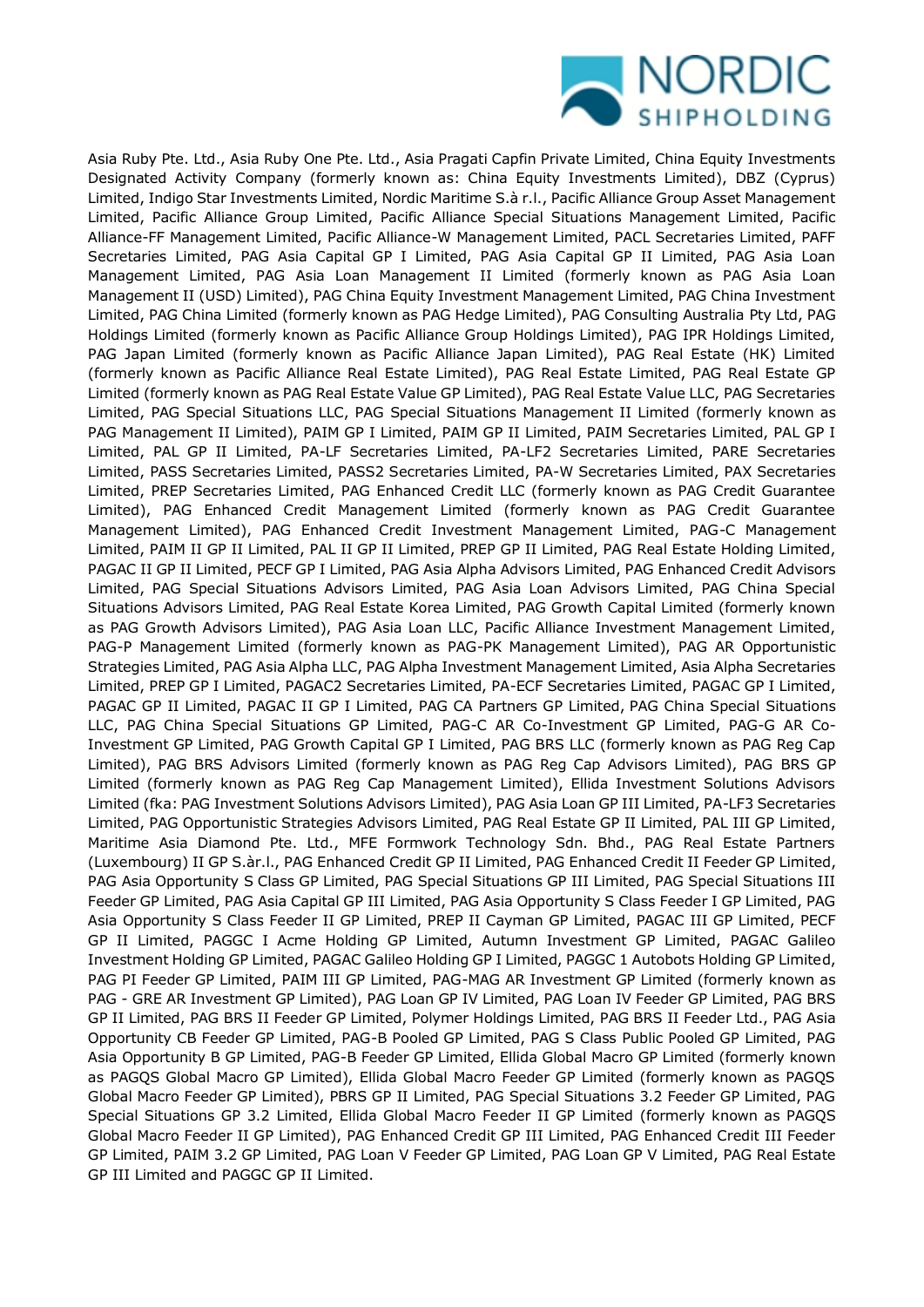

Jon Robert Lewis blev valgt til bestyrelsen den 17. december 2013, og betragtes som ikke-uafhængig på baggrund af relationen til selskabets hovedaktionær.

Jon Robert Lewis was elected to the Board of Directors on 17 December 2013 and is not considered *independent due to his relationship with the Company's major shareholder.*

## **Kanak Kapur**

Nuværende direktionsposter: Partner og Portfolio Manager, PAG.

*Present managerial positions: Partner og Portfolio Manager, PAG.*

Bestyrelseskompetencer: Kanak Kapur er primært fokuseret på illikvide investeringsmuligheder og er ansvarlig for at tilvejebringe, strukturere og gennemføre finansieringskrævende transaktioner gennem kapitalstrukturændringer. Kanak Kapur har over 27 års erfaring fra investment banking, handel, privat gæld og nødlidende investeringer, og har været stationeret i Asien i de seneste 21 år.

Kanak Kapur har tidligere været Managing Director hos Deutsche Bank og indledte sin finanskarriere hos JP Morgan Chase i New York.

*Board competencies: Kanak Kapur is primarily focused on illiquid investment opportunities and is responsible for sourcing, structuring, and executing credit intensive deals across the capital structure. Kanak Kapur has over 27 years of experience in investment banking, trading and distressed investment and has been based in Asia for the past 21 years.*

*Prior to joining PAG, Kanak Kapur was a Managing Director at Deutsche Bank and started his career in finance at JP Morgan Chase in New York.*

Uddannelse: MBA fra NYU Stern School of Business.

*Education: MBA from NYU Stern School of Business.*

Nuværende bestyrelsesposter / *Current board position*s: Medlem af bestyrelsen i/Member of the Board of Directors of Intero Investments Limited, Bremen Developments Limited, Asia Pragati Capfin Private Limited, Maritime Asia Diamond Pte. Ltd., UGRO Capital Limited, Blue Canyon Country Club Co., Ltd., Maritime Asia Pearl Pte. Ltd., Maritime Asia Emerald Pte. Ltd., Maritime Asia Zircon Pte. Ltd., Maritime Asia Crystal Pte. Ltd., Maritime Asia Opal Pte. Ltd., APSE SPV1 Pte. Ltd., Blue Canyon Development Co., Ltd. and Blue Canyon Property Corp., Ltd.

Kanak Kapur blev valgt til bestyrelsen den 14. april 2015. Kanak Kapur betragtes som ikke-uafhængig grundet relationen til selskabets hovedaktionær.

*Kanak Kapur was elected to the Board of Directors on 14 April 2015. Kanak Kapur is not considered independent due to his relationship with the Company's major shareholder.* 

#### **Esben Poulsson**

Nuværende direktionsposter: Administrerende direktør i Enesel Pte. Ltd.

*Present managerial positions: CEO in Enesel Pte. Ltd.*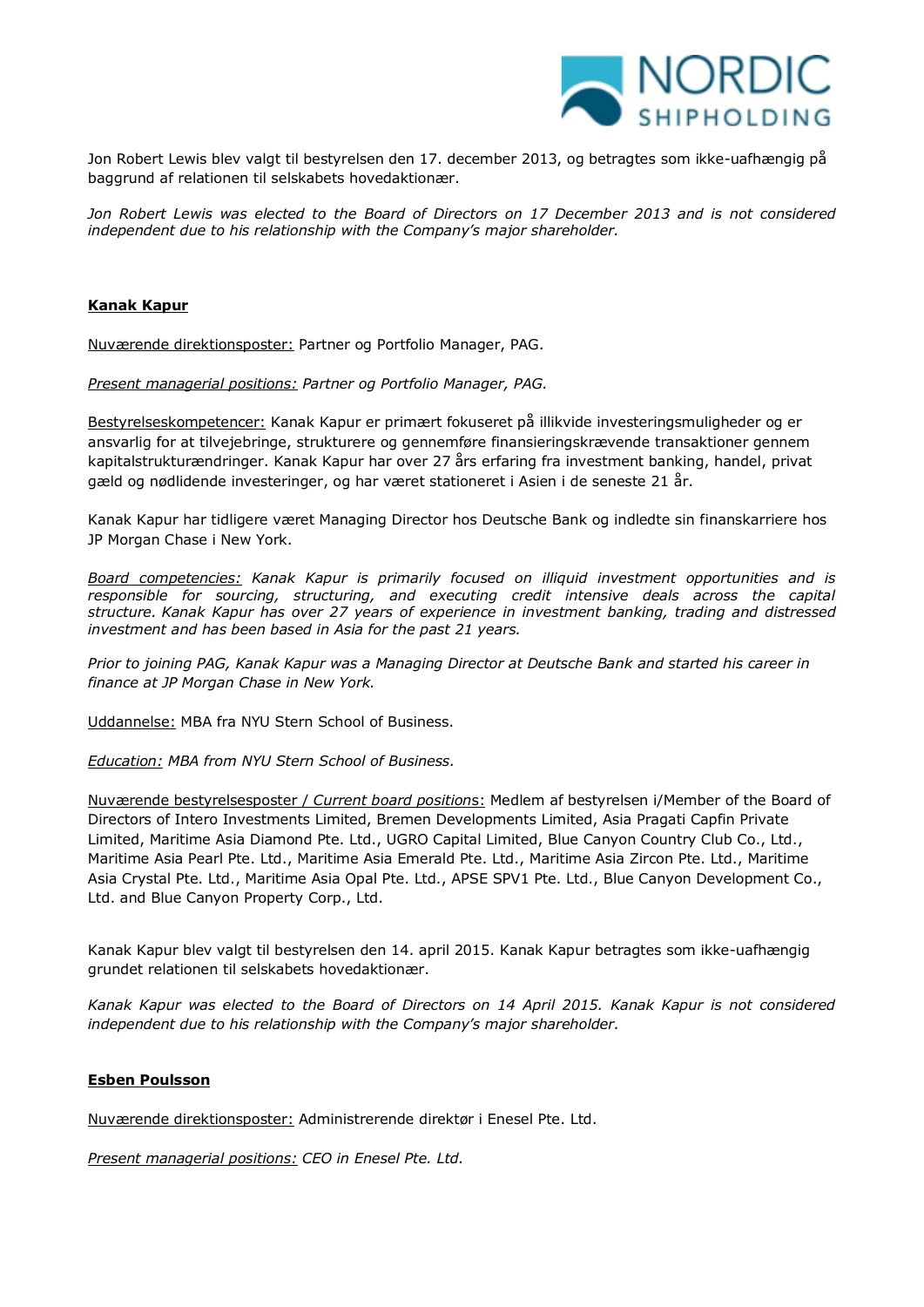

Bestyrelseskompetencer: Esben Poulsson har et bredt shipping-netværk i Europa og Skandinavien i særdeleshed og er velplaceret i den asiatiske shipping verden. Esben Poulsson har mange års erfaring i international shipping på såvel direktions- som bestyrelsesniveau, og et dybtgående kendskab til tørlast og produkttankskibe.

*Board competencies: Esben Poulsson has a comprehensive shipping network in Europe, especially Scandinavia and is well placed in the Asian Shipping community. Esben Poulsson has extensive executive and non-executive experience in international shipping with an in-depth knowledge of dry bulk and product tankers in particular.*

Uddannelse: Kandidatgrad i Business Administration fra British Columbia Institute of Technology, Vancouver, Canada.

*Education: Diploma in Business Administration from British Columbia Institute of Technology, Vancouver, Canada.*

Nuværende bestyrelsesposter / *Current board position*s: Bestyrelsesformand/Chairman of the Board of Enesel Pte. Ltd. Medlem af bestyrelsen i/Member of the Board of Directors of Batchfire Resources Pty. Ltd., Cambiaso Risso Asia Pte. Ltd., Finnlines PLc., Tamar Shipmanagement Ltd., Cap San Artemissio Pte. Ltd., Cap San Maleas Pte. Ltd., Cap San Sounio Pte. Ltd., Cap San Tainaro Pte. Ltd., Evergreen Asset Grop Co. Pte. Ltd., Hamburg Sud Asset Group Co Pte. Ltd., Intermediate Holdco 1 Pte. Ltd., Thalassa Avra Pte. Ltd., Thalassa Axia Pte. Ltd., Thalassa Doxa Pte. Ltd., Thalassa Elpida Pte. Ltd., Thalassa Hellas Pte. Ltd., Thalassa Mana Pte. Ltd., Thalassa Niki Pte. Ltd., Thalassa Patris Pte. Ltd., Thalassa Pistis Pte. Ltd., Thalassa Tyhi Pte. Lltd., Maritime and Port Authority of Singapore (MPA) and BW EPIC KOSAN Ltd., Singapore. Formand/Chairman of the international Chamber of Shipping, London. Senior Advisor to the Chairman of X-Press Feeders Ltd./Sea Consortium Pte. Ltd. On the Advisory panel of the Singapore Maritime Foundation.

Esben Poulsson blev valgt til bestyrelsen den 20. april 2018 og betragtes som uafhængig.

*Esben Poulsson was elected to the Board of Directors on 20 April 2018 and is considered independent.*

#### **Jens V. Mathiasen**

Nuværende direktionsposter: Partner og advokat Gorrissen Federspiel Advokatpartnerselskab.

*Present managerial positions: Partner and attorney-at-law Gorrissen Federspiel Advokatpartnerselskab.*

Bestyrelseskompetencer: Jens V. Mathiasen har mange års erfaring juridisk rådgivning indenfor det maritime og transport hvor han rådgiver mange store internationale redere. Jens V. Mathiasen har tillige stor erfaring indenfor skibsfinansiering og -registrering.

*Board competencies: Jens V. Mathiasen has a vast experience within the maritime and transport sector where he advises a number of large international shipowners. Jens V. Mathiasen furthermore has extensive experience with ship finance and –registration.* 

Uddannelse: Cand. jur. fra Københavns Universitet, LL.M. University of Southhampton

*Education: LL.M (cand. jur) from the University of Copenhagen, LL.M. University of Southhampton*

Nuværende bestyrelsesposter / *Current board position*s: Medlem af bestyrelsen i/Member of the Board of Directors of Orskov Yard A/S, Ann Birgitte & Niels Ørskov Christensen familiefond and North Sea operators Claims Conference (NSOCC). Chairman of Board of Directors of IRON Fonden, member of the Board of Directors of IRON Pump A/S, IRON Pump Holding A/S and IRON Pump Ejendomme A/S.